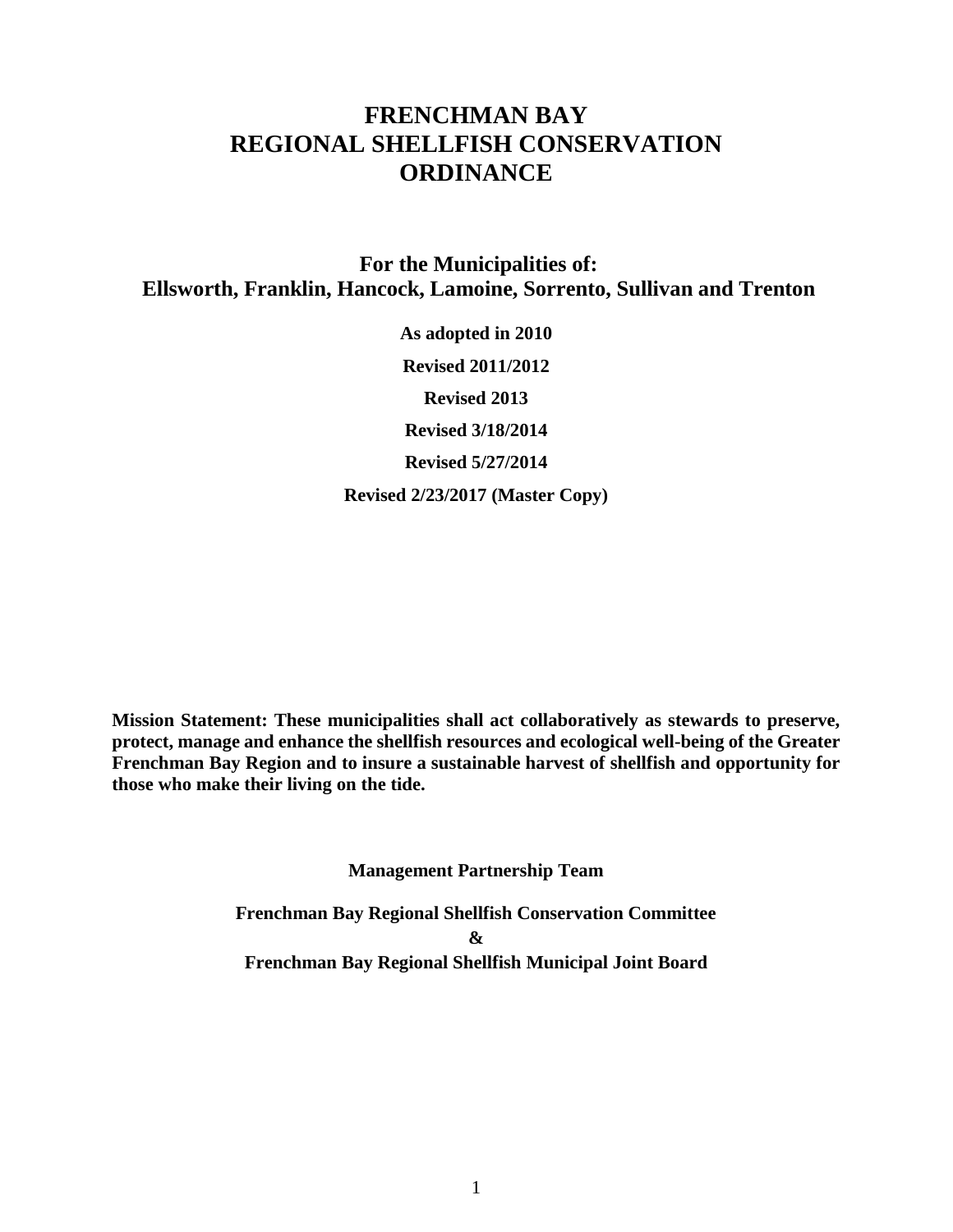### **FRENCHMAN BAY REGIONAL SHELLFISH CONSERVATION ORDINANCE**

**Municipalities of Ellsworth, Franklin, Hancock, Lamoine, Sorrento, Sullivan and Trenton**

**Mission Statement: These municipalities shall act collaboratively as stewards to preserve, protect, manage and enhance the shellfish resources and ecological well-being of the Greater Frenchman Bay Region and to insure a sustainable harvest of shellfish and opportunity for those who make their living on the tide.** 

- **1. Authority:** This ordinance is enacted in accordance with 12 M.R.S.A. Section 6671.
- **2. Purpose:** To establish a shellfish conservation program for the participating municipalities, which shall insure the protection and optimum utilization of shellfish resources within its limits. These goals shall be achieved by means, which may include, but not be limited to:
	- A. Licensing.
	- B. Limiting the number of shellfish harvesters.
	- C. Restricting the time and area where digging is permitted.
	- D. Limiting the minimum size of clams taken.
	- E. Limiting the amount of shellfish taken daily by a harvester.
	- F. Intertidal Management Plan

#### **3. Administration**

- **3.1 The Frenchman Bay Regional Shellfish Conservation Committee:** The Regional Shellfish Management Program for the participating municipalities shall be administered by the Frenchman Bay Regional Shellfish Municipal Joint Board (Municipal Joint Board) with technical input from the Frenchman Bay Regional Shellfish Conservation Committee (Conservation Committee). The Conservation Committee shall consist of one member and may include one alternate member for each participating municipality. A non-resident may be appointed by a municipality to represent that municipality on the Conservation Committee. Conservation Committee Members shall be commercial harvesters licensed under this Ordinance, if they are available and willing to serve, and shall be appointed by the municipal officers of the participating municipalities and in accordance with the procedures outlined in this document for terms of up to three (3) years. A quorum shall consist of a majority of the members.
	- **A. Selection of Regional Shellfish Conservation Committee Members:**  Selectmen/Council members of each of the participating municipalities shall appoint, and replace as necessary, Conservation Committee members according to their own policies and procedures.
	- **B. Meetings:** The Chairman of the Shellfish Conservation Committee shall be elected at the first meeting of each calendar year by the members of the Conservation Committee. A quorum shall consist of a majority of the members of the Committee. Notice of all meetings of the Conservation Committee shall be given to each member of the Conservation Committee and the Chairman of the Municipal Joint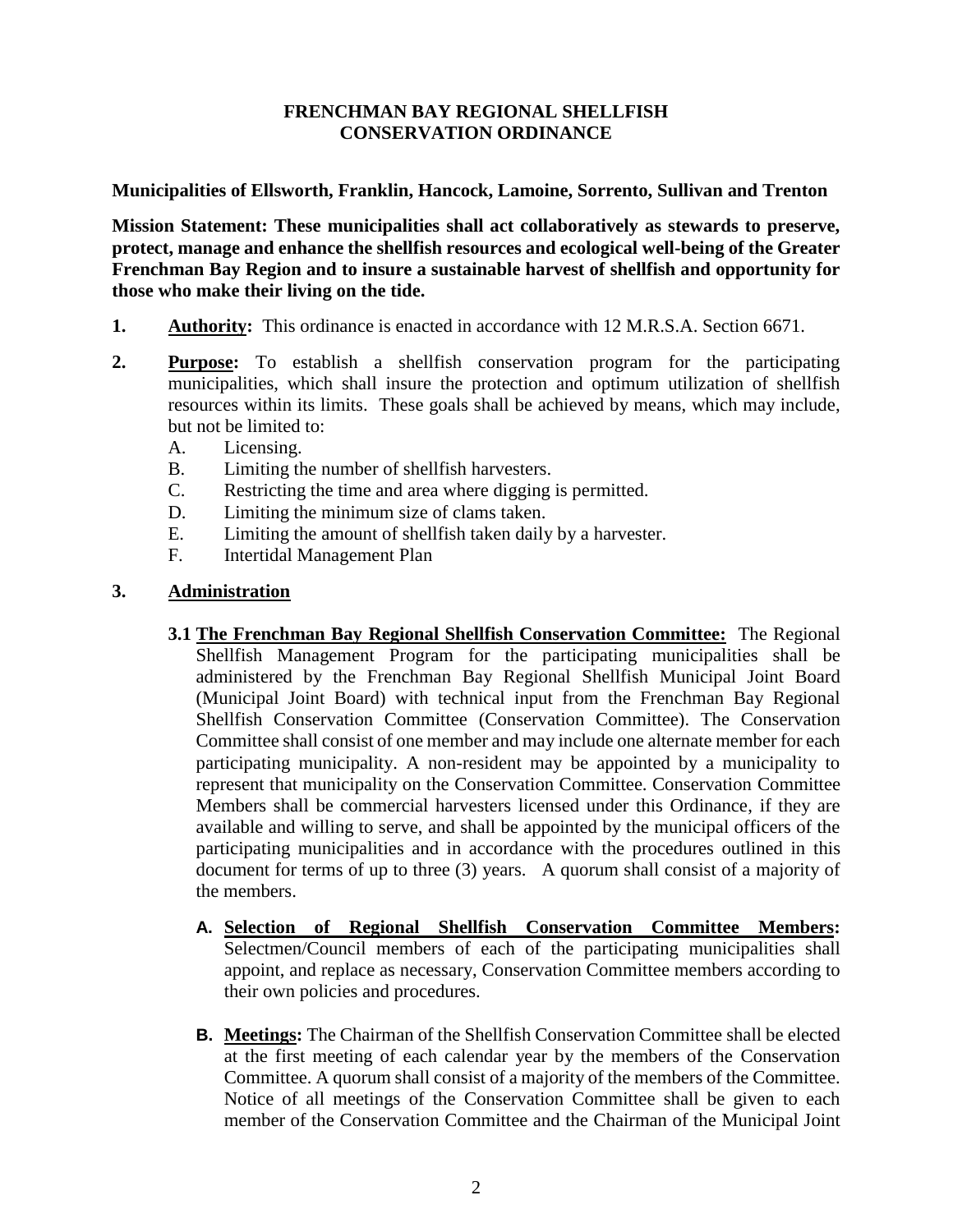Board, shall be published in accordance with each town's policies, and shall be open to the public. Minutes shall be recorded and made available for public review.

#### **C. Regional Shellfish Conservation Committee's Responsibilities shall include:**

i. Keeping this Ordinance under review and making recommendations for its amendments.

ii. Recommending management actions to the Municipal Joint Board in conjunction with the Area Biologist of the Department of Marine Resources. Such actions may include, but are not limited to, re-seeding of defined shellfish flats, establishing conservation closures, and limiting and/or expanding harvesting activities.

iii. Recommending to the Municipal Joint Board enforcement actions for the protection of the resource.

iv. Submitting an annual report to the participating municipalities covering the aforementioned topics and other Committee activities by February 1.

v. Assist in identifying possible sources of pollution harmful to the intertidal habitat and the shellfish resources.

vi. By February 1 of each year submit an Annual Shellfish Management Review to the Municipal Joint Board for their review and approval, prior to submitting to the Department of Marine Resources by its April 1 deadline for review/approval.

vii. By April 1 of each year submit an Annual Shellfish License Sales and Lottery Procedure Plan to the Municipal Joint Board for approval. This plan shall outline in detail how many licenses are to be allocated on an annual basis and shall be consistent with 12 M.R.S.A Section 6671 (3-A) and DMR Regulation Chapter 7. After Municipal Joint Board approval, the Conservation Committee shall submit the Annual Shellfish License Sales and Lottery Procedure Plan to the Department of Marine Resources for approval. After receiving approval for license allocations from the Commissioner of Marine Resources, the Conservation Committee shall notify the Administrative Municipality, in writing, the number of shellfish licenses to be issued.

**D. Attendance:** Conservation Committee members shall make every effort to regularly attend Conservation Committee meetings. Any Committee member who misses more than two unexcused consecutive meetings may lose their seat on the Committee.

**E. Convictions:** Anyone convicted of violating this ordinance shall be removed from the Shellfish Conservation Committee.

#### **3.2. FRENCHMAN BAY REGIONAL SHELLFISH MUNICIPAL JOINT BOARD:**

Each of the participating municipalities shall appoint one municipal officer (Selectman/Council member), or a designee, as a member of the Municipal Joint Board to act as the municipality representative for all issues concerning this Ordinance. Each of the participating municipalities may also appoint one individual as an alternate member of the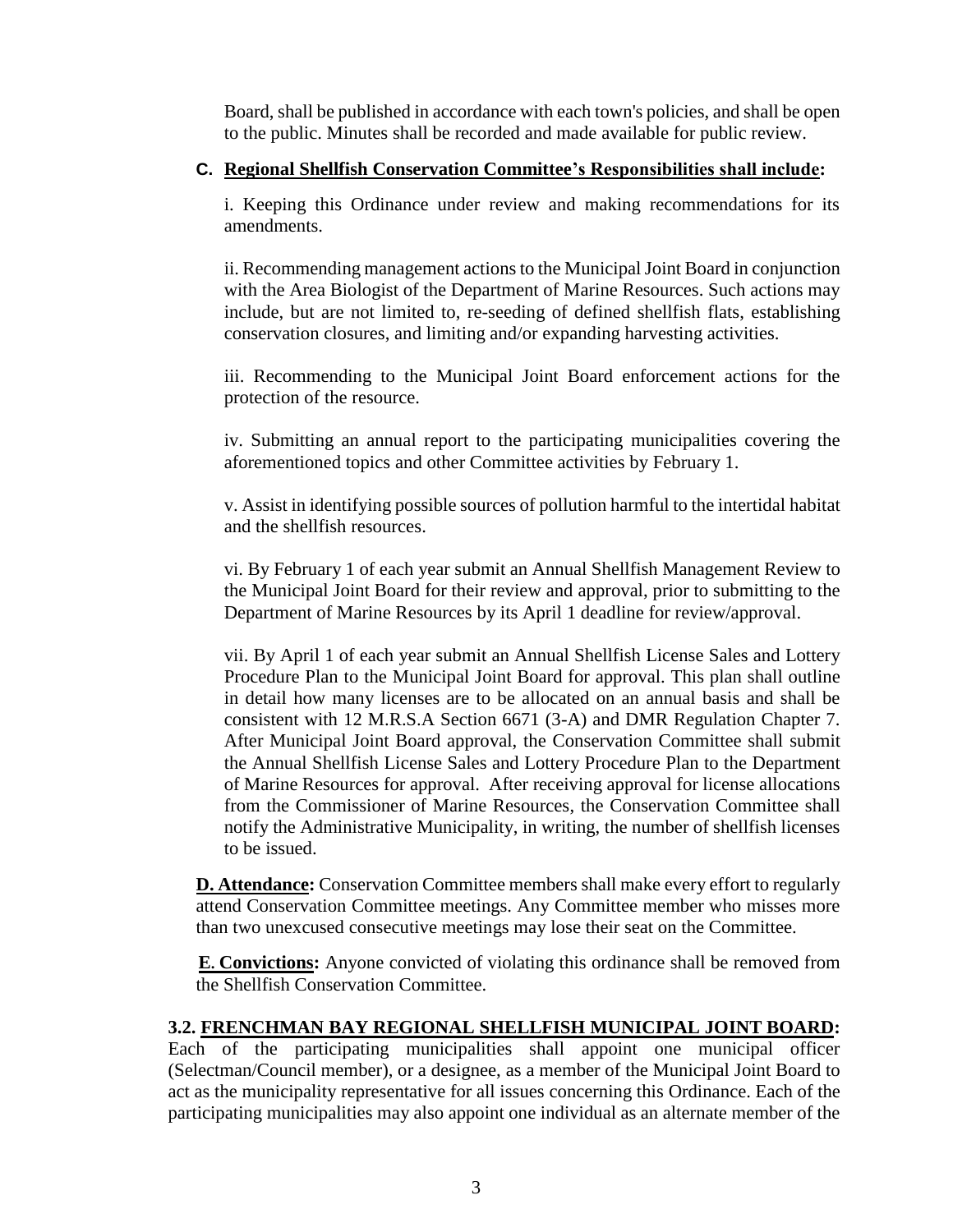Municipal Joint Board to represent the respective municipal officer during an absence at a Municipal Joint Board meeting. The designee, and alternate, must be a resident of the participating municipality and does not need to be a municipal officer (Selectman/Councilman). The person so appointed shall serve at the pleasure of the body that made the appointment and may be replaced thereby.

- **A. Meetings:** The Chairman of the Municipal Joint Board shall be elected at the first meeting of each calendar year by the members of the Municipal Joint Board. A quorum shall consist of a majority of the members of the Board. Notice of all meetings of the Municipal Joint Board shall be given to each member of the Board and the Chairman of the Regional Shellfish Conservation Committee, shall be published in accordance with each town's policies, and shall be open to the public. Minutes shall be recorded and made available for public review.
- **B. Powers:** The Municipal Joint Board is authorized to approve the number of shellfish harvesting licenses to be issued, approve license fees, open and close the flats, set times when harvesting is allowed, set permitted quantities that may be harvested, and to take such actions as authorized by the Board of Selectmen/Council of each of the participating municipalities, and subject to the Department of Marine Resources approval as noted in Section 6, based upon the recommendations of the Regional Shellfish Conservation Committee. These actions shall be described in an Annual Shellfish Management Plan submitted by the Regional Shellfish Conservation Committee.

# **4. Definitions**

**A. Resident:** The term "resident" refers to a person being a Maine resident who has proof of being domiciled in at least one of the participating communities continuously for a minimum of six months prior to the time their claim of such residence is made and/or whom has paid real estate taxes in at least one of these participating communities continuously for at least five years. In order to determine resident eligibility new residents shall provide two forms of proof of residency from the list below. At least one shall be from Section 3 in the chart below. All licensed harvesters will provide proof of residency on an annual basis.

| Section 1             | Section 2                    | Section 3                |  |
|-----------------------|------------------------------|--------------------------|--|
| *Copy of deed AND     | A utility bill or other work | *Any valid form of photo |  |
| record of most recent | order dated within the past  | ID and proof of          |  |
| mortgage payment      | 60 days including:           | residency that may       |  |
|                       | *Gas Bill                    | include:                 |  |
| *Copy of Lease AND    | *Oil Bill                    |                          |  |
| record of most recent | *Electric Bill               | *A valid Maine Drivers   |  |
| legal affidavit from  | *Telephone Bill              | License displaying       |  |
| landlord affirming    | *Cable or Satellite Bill     | physical address.        |  |
| tenancy.              | Dated within the past        |                          |  |
|                       | year:                        | *A valid Maine photo ID  |  |
| *Legal affidavit from | $*W-2$ Form                  | card displaying physical |  |
| landlord affirming    | *Excise (vehicle) tax        | address.                 |  |
| tenancy AND record of | bill                         |                          |  |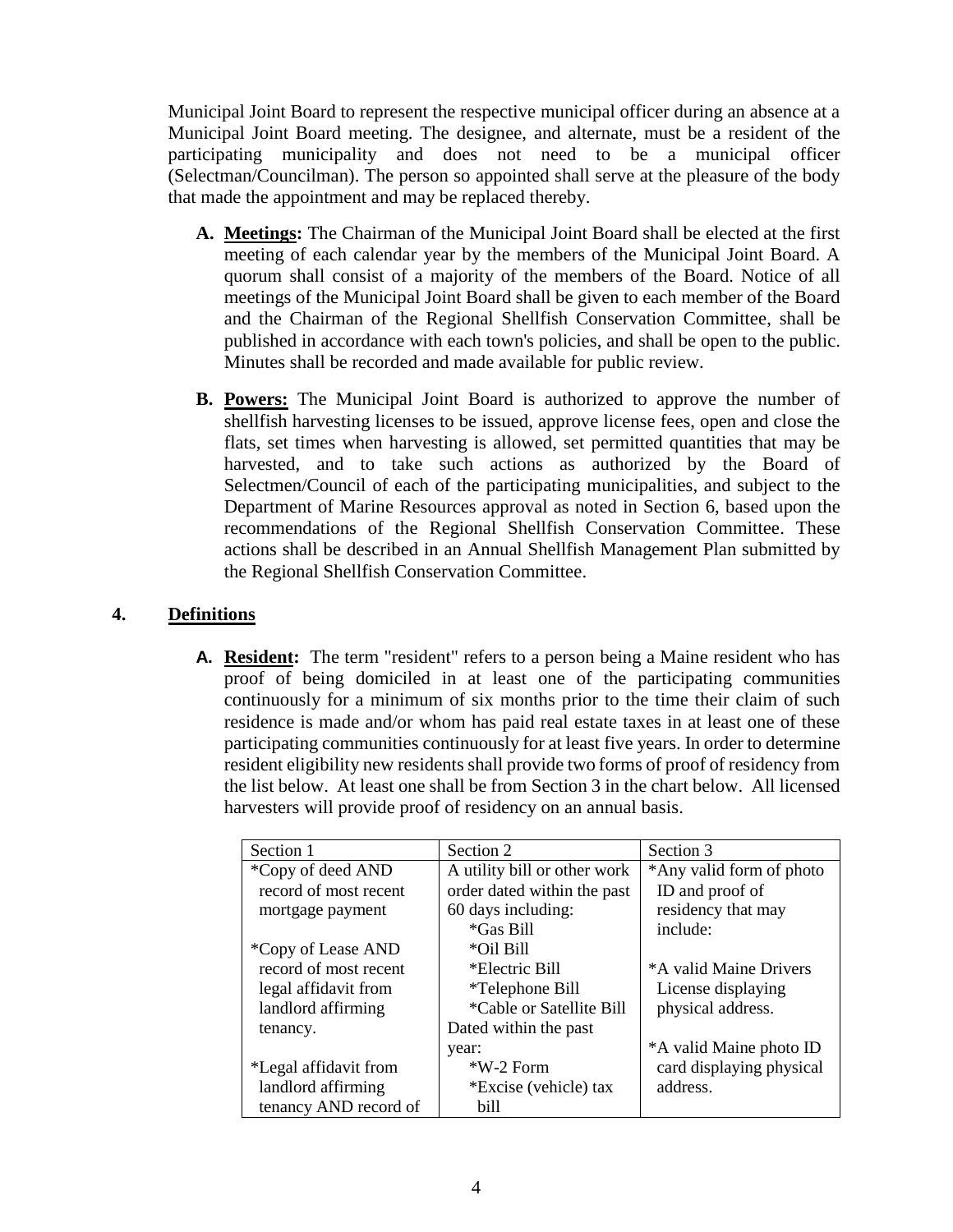| most recent rent | *Property tax bill        |                     |
|------------------|---------------------------|---------------------|
| payment.         | *Dated within the past 60 | *A current vehicle  |
|                  | days:                     | registration that   |
|                  | *Letter from approved     | displays a physical |
|                  | government agency         | address.            |
|                  | *Payroll Stub             |                     |
|                  | *Bank or credit card      |                     |
|                  | statement                 |                     |

- **B. Nonresident:** The term "nonresident" means anyone not qualified as a resident under this ordinance.
- **C. Shellfish, Clams and Intertidal Shellfish Resources:** When used in the context of this ordinance the words "shellfish", "clams", and "intertidal shellfish resources" mean soft shell clams (Mya arenaria), quahogs (Mercenaria mercenaria), razor clams (Ensis directus), and hen clams (Spisula solidissima).
- **D. Municipality:** Refers to the municipalities of Ellsworth, Franklin, Hancock, Lamoine, Sorrento, Sullivan and Trenton, Maine. Wherever the words "town" or "community" may be used, they are intended to mean municipality.
- **E. Administrative Municipality:** The municipality that administers this Ordinance and the directives of the Municipal Joint Board.
- **F. Annual Shellfish License Sales and Lottery Procedure Plan:** A plan written by the Conservation Committee and submitted to the Municipal Joint Board, by April 1 of each year, for approval. This plan shall outline in detail how licenses are to be allocated on an annual basis and shall establish priority status for the allocation of licenses as referred to in Section 5.3.
- **G. Annual Shellfish Management Review:** A detailed shellfish resource management plan written on an annual basis by the Frenchman Bay Regional Shellfish Conservation Committee and submitted to, and approved by, the Frenchman Bay Regional Shellfish Municipal Joint Board for submission to, and approval by, the Maine Department of Marine Resources. Said plan shall define actions to be taken regarding the number of licenses to be issued, re-seeding activities, conservation closures, limits on allowable harvest and harvesting days and times, and other measures taken to ensure a sustainable harvest of the resource.
- **H. Conservation Work:** The term Conservation Work or Conservation Time, as used in this ordinance, shall be broadly defined and shall include the time accrued for work spent performing, but is not limited to, such activities as shellfish reseeding, pollution abatement, predator eradication, shellfish surveying, information gathering, testing and sampling, and any other activity that the Shellfish Conservation Committee deems as supporting shellfish resource enhancement and the Frenchman Bay Regional Shellfish Management Program. All such Conservation Work activities must be approved by the Municipal Joint Board.
- **I. First-time Commercial License**: Is 1) a commercial license of any class issued to an individual who has never held a commercial license of any class, or 2) the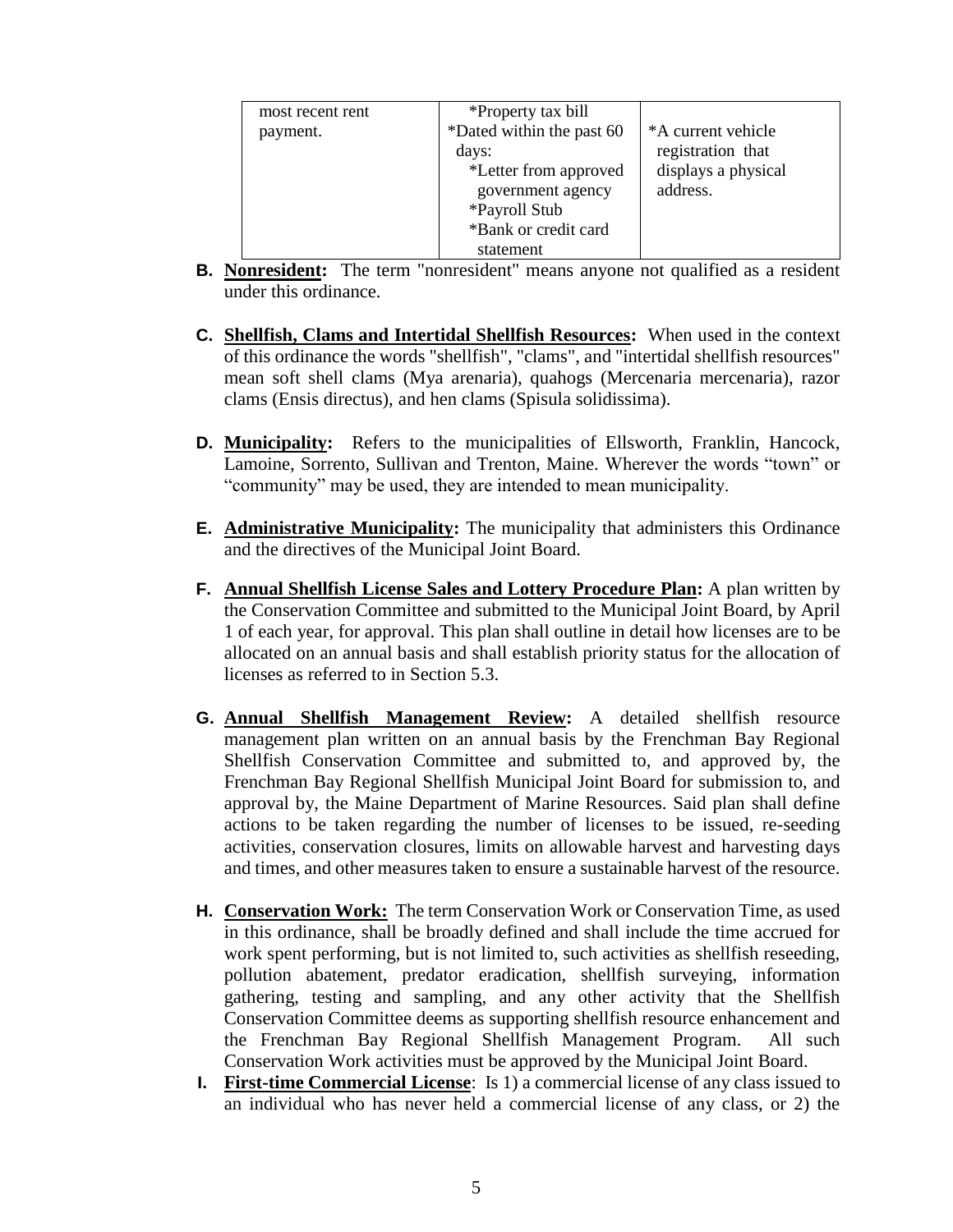issuance of a commercial license of any class issued to an individual who has not held a commercial license of any class during the previous twelve (12) months, at time of application.

#### **5. LICENSING:**

A Frenchman Bay Regional Shellfish License is required to harvest shellfish in the jurisdiction of this Ordinance. It is unlawful for any person to dig or take shellfish from the shores and flats of the participating communities for the purpose of selling the shellfish without having a current commercial license issued by the Administrative Municipality as provided by this Ordinance. Additionally, a commercial harvester must have a valid State of Maine Commercial Shellfish License issued by the Department of Marine Resources prior to harvesting shellfish for commercial purposes. It shall be unlawful for any individual whose State of Maine Commercial Shellfish License, or right to harvest, has been suspended by the State of Maine to harvest or possess shellfish without proof of purchase. Also, if such individual currently holds a municipal license, such license shall be suspended for the same period of time. Any restrictions on licenses regarding the harvest of shellfish as defined in this ordinance shall be outlined in the Annual Shellfish License Sales and Lottery Procedure Plan developed by the Regional Shellfish Conservation Committee and approved by the Municipal Joint Board.

**Licensing Requirements:** All license sales shall be conducted as described in the Annual Shellfish License Sales and Lottery Procedure Plan developed each year by the Frenchman Bay Regional Shellfish Conservation Committee.

# **5.1 Designation, Scope and Qualifications:**

**A. Resident Commercial Shellfish License:** This license is available to residents of a municipality who are also State of Maine Residents and/or real estate tax payers in at least one of the participating municipalities, consistent with Section 4.A., above and entitles the holder to dig and take any amount of shellfish from the shores and flats of the participating municipalities.

**B. Nonresident Commercial Shellfish License:** This license is available to nonresidents of participating municipalities and entitles the holder to dig and take any amount of shellfish from the shores and flats of the participating municipalities.

**C. Resident Junior Commercial Shellfish License:** This license is available to residents of a participating municipality who are younger than age 19 at the time of license application and entitles the holder to dig and take any amount of shellfish from the shores and flats of the participating municipalities.

**D. Nonresident Junior Commercial Shellfish License:** This license is available to nonresidents of the participating municipalities who are younger than age 19 at the time of license application and entitles the holder to dig and take any amount of shellfish from the shores and flats of the participating municipalities.

**E. Resident Senior Commercial License:** This license is available to senior residents of a participating municipality who are over the age of 65 at the time of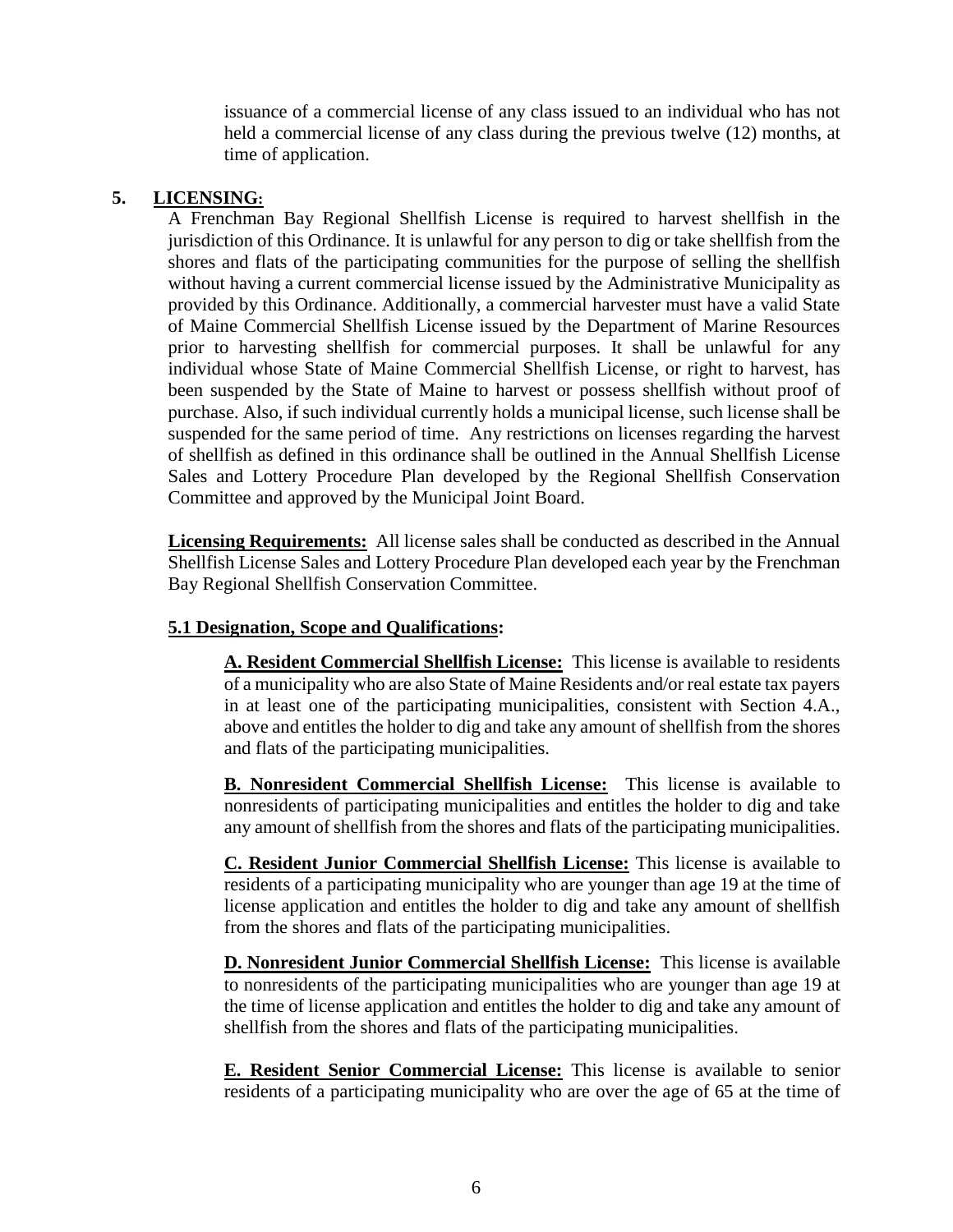license application and entitles the holder to dig and take any amount of shellfish from the shore and flats of the participating municipalities.

**F. Non-Resident Senior Commercial License:** This license is available to nonresident seniors of the participating municipalities who are over the age of 65 at the time of license application and entitles the holder to dig and take any amount of shellfish from the shores and flats of the participating municipalities.

**G. Residential Family/Individual Recreational Shellfish License:** This license is available to Residents and Maine resident real estate taxpayers of the participating municipalities, consistent with Section 4.A., above, who do not hold a valid State of Maine Commercial Shellfish License and entitles the family to dig and take no more than one peck of shellfish or 3 bushels of "hen" or "surf" clams in any one day for the use of their self and their family. Residents with an Aquaculture Lease Permit shall be exempt and eligible for a recreational license.

**H. Nonresident Family/Individual Recreational Shellfish License:** This license is available to any person not a resident of one of the participating municipalities who does not hold a valid State of Maine Commercial Shellfish License and entitles the family to dig and take not more than one peck of shellfish or 3 bushels of "hen" or "surf" clams in any one day for the use of their self and their family. Nonresidents with an Aquaculture Lease Permit shall be exempt and eligible for a recreational license.

**I. License must be signed:** The licensee must sign the license to make it valid. License must be in possession when engaged in harvesting. By signing the license the harvester acknowledges that they must submit to inspection by the Municipal Shellfish Warden.

**5.2 Fees:** A schedule of fees shall be available at the Administrative Municipality offices. The fees for the licenses shall be determined annually by the Shellfish Conservation Committee and Municipal Joint Board. Licensees shall submit fees, in full upon issuance of license. Fees received for shellfish licenses shall be used by the Administrative Municipality to support the Frenchman Bay Regional Shellfish Conservation Ordinance. Sale of recreational licenses shall be the responsibility of each participating municipality. Any and all fees and license sales for recreational licenses shall be collected by the participating municipalities and sent to the Administrative Municipality quarterly, except for a \$3.00 agent fee per license that will be retained by the issuing municipality.

Applicants for a resident or non-resident renewal commercial shellfish harvester license and resident senior or non-resident senior renewal commercial shellfish harvester license may volunteer to perform shellfish conservation work in exchange for a reduction in the renewal commercial license fee as described in Section 5.4- B, below. Generally, each hour of conservation work performed will be credited at \$15 so those conservation hours worked, multiplied by \$15, may be deducted from the full renewal commercial license fee, **except** that Resident Junior Commercial renewal license and Non-resident Junior Commercial renewal licenses may be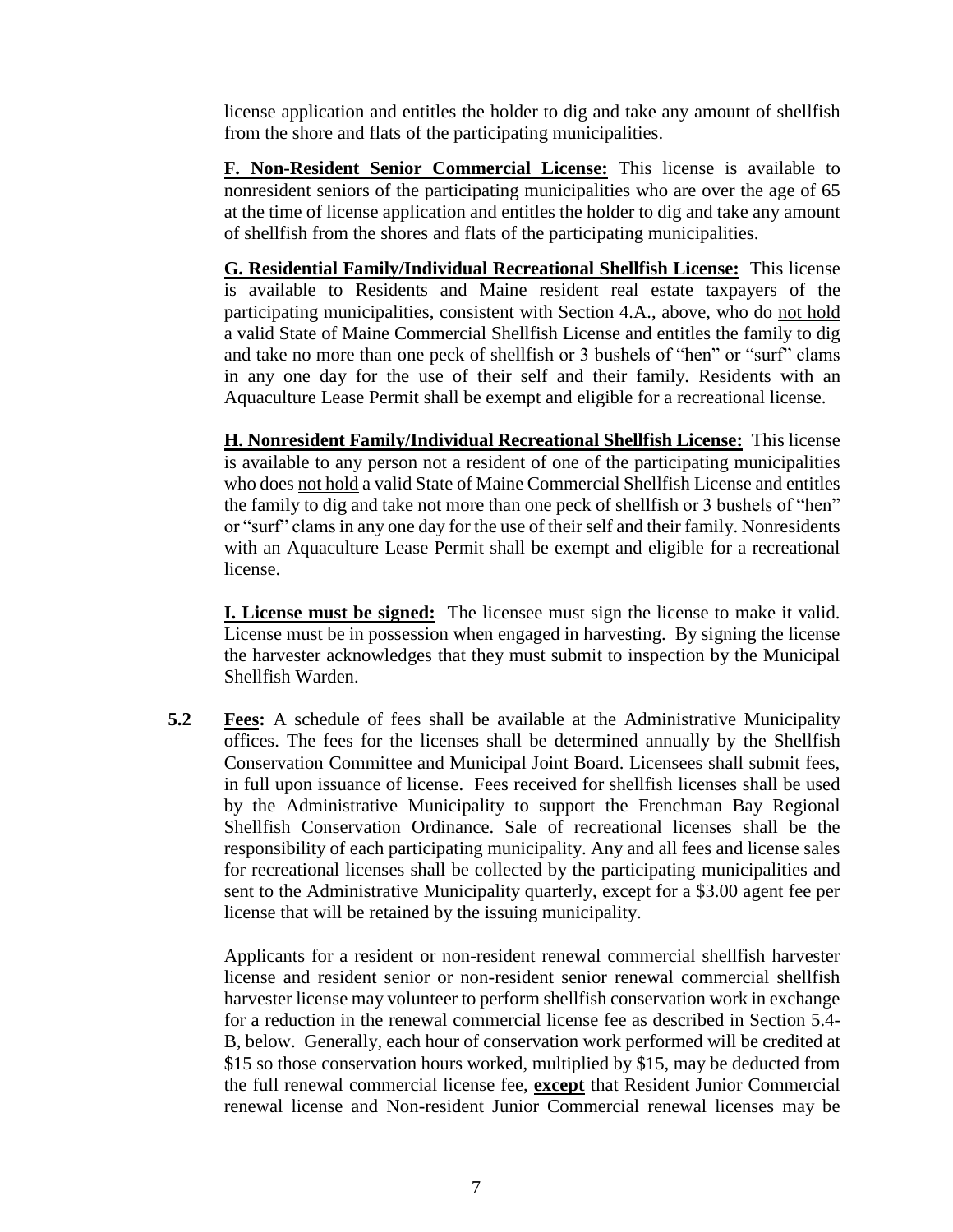purchased without performing any Conservation Work. A resident junior license shall be half the cost of a regular commercial resident license. A nonresident junior license shall be half the cost of a regular commercial nonresident license. A resident senior commercial license shall be half the cost of, and require only half of the voluntary conservation time necessary for, a regular commercial resident license. A non-resident senior commercial license shall be half the cost of, and require only half of the voluntary conservation time necessary for, a regular commercial nonresident license.

First-time commercial licenses will be sold at the lowest fee for each class of commercial license.

**5.3 Application Procedure:** Any person may apply to the municipal Clerk for the licenses required by this ordinance on forms provided by the Administrative Municipality. Notice of available commercial licenses shall be published in a trade or industry publication, or in a newspaper, or newspapers, or combination of newspapers with general circulation which the Municipal Joint Board considers effective in reaching persons affected, not less than ten (10) days prior to the period of issuance and shall be posted in the municipal offices of the participating municipalities until the period expires. Applications for commercial licenses must be received at the Town Office of the Administrative Municipality as required by the Annual Shellfish License Sales and Lottery Procedure Plan. No shellfish licenses may be reserved and licenses cannot be transferred.

**A. Contents of Application:** The application must be in the form of an affidavit and must contain the applicant's name, current address, birth date, height, weight, signature and any additional information the municipality may require, including photos.

**B. Misrepresentation:** Any person who intentionally gives false information on a license application shall cause the application to be removed from consideration, if a license is issued as a result of the false information, said license to become invalid and void.

**C. Address change:** A person holding a commercial shellfish license under this ordinance shall notify the town clerk of the Administrative Town within ninety (90) days of address change outside of the participating municipalities. Failure to do so will be considered and treated as misrepresentation.

- **5.4. License Allocation Procedures:** License sales procedures shall be determined by the Shellfish Conservation Committee, approved by the Municipal Joint Board, and submitted to the Department of Marine Resources for their approval at least thirty (30) days prior to the licenses going on sale. Notice of the number of licenses to be issued and the procedure for application shall be defined by the Annual Shellfish License Sales and Lottery Procedure Plan.
	- **A.** The Clerk of the Administrative Municipality shall issue licenses to those residents and non-residents who have met the requirements of obtaining a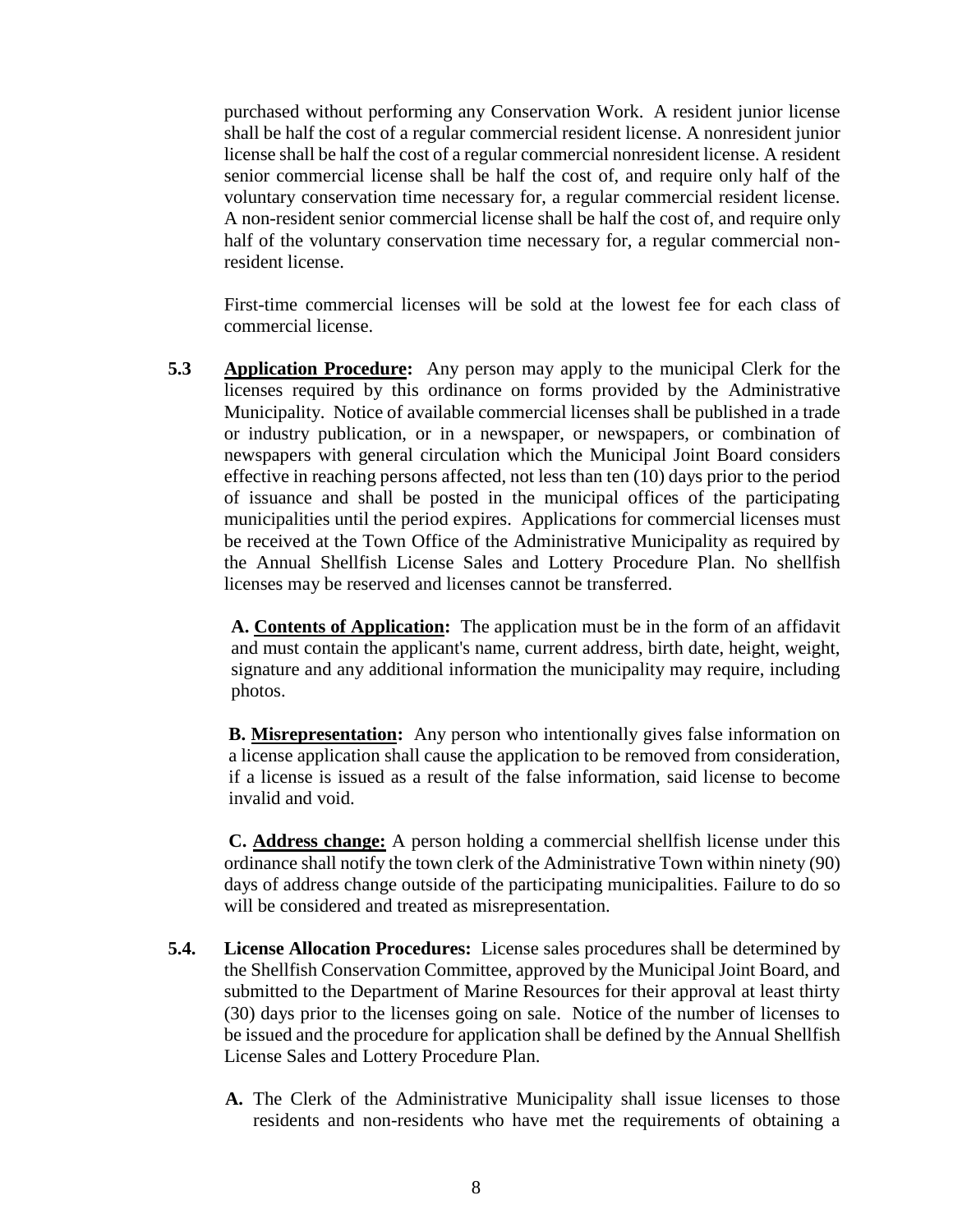commercial license. The Town Clerk shall issue licenses and hold a lottery for nonresident commercial licenses by procedure described in the Annual Shellfish License Allocation Procedure Plan.

- **B.** Optional Conservation Work may be completed prior to the renewal of a municipal commercial shellfish license to reduce the license cost in accordance with the Annual Shellfish License Sales and Lottery Procedure Plan. The performance of Conservation Work in order to accrue Conservation Time is optional and may be credited as described below:
	- **1)** Resident or non-resident commercial renewal shellfish licenses may be purchased without performing conservation work, however, the performance of Conservation Work will reduce a resident or non-resident renewal commercial shellfish license fee by \$15 for each hour worked, up to twelve (12) hours.
	- **2)** Resident junior or non-resident junior commercial renewal shellfish licenses may be purchased without performing conservation work.
	- **3)** Resident senior or non-resident senior commercial renewal shellfish licenses may be purchased without performing conservation work, however, the performance of Conservation Work will reduce a resident senior or nonresident senior renewal commercial shellfish license fee by \$15 for each hour worked, up to six (6) hours.
	- **4)** First-time commercial licenses may be purchased at the lowest fee for each class of commercial license.
- **C.** Any license holder convicted of a violation of this ordinance shall forfeit seniority. Those who have held commercial licenses uninterrupted, from the first year of the Ordinance shall maintain seniority.
- **D.** Details explaining how licenses will be issued will be described in the Annual Shellfish License Sales and Lottery Procedure Plan.
- **5.5 Limitation of Diggers:** The number of commercial licenses may be limited and will be issued according to the Annual Shellfish License Sales and Lottery Procedure Plan.

**A.** If it is determined that Limited Licenses are necessary, the Administrative Community shall issue licenses to residents and nonresidents as described in the Annual Shellfish License Sales and Lottery Procedure Plan.

**5.6 Open License Sales:** When the Shellfish Conservation Committee determines limiting shellfish licenses is not an appropriate shellfish management option for one or more license categories for the following year;

**A.** The number of recreational licenses will not be limited. Recreational licenses shall be issued to residents or non-residents without restriction.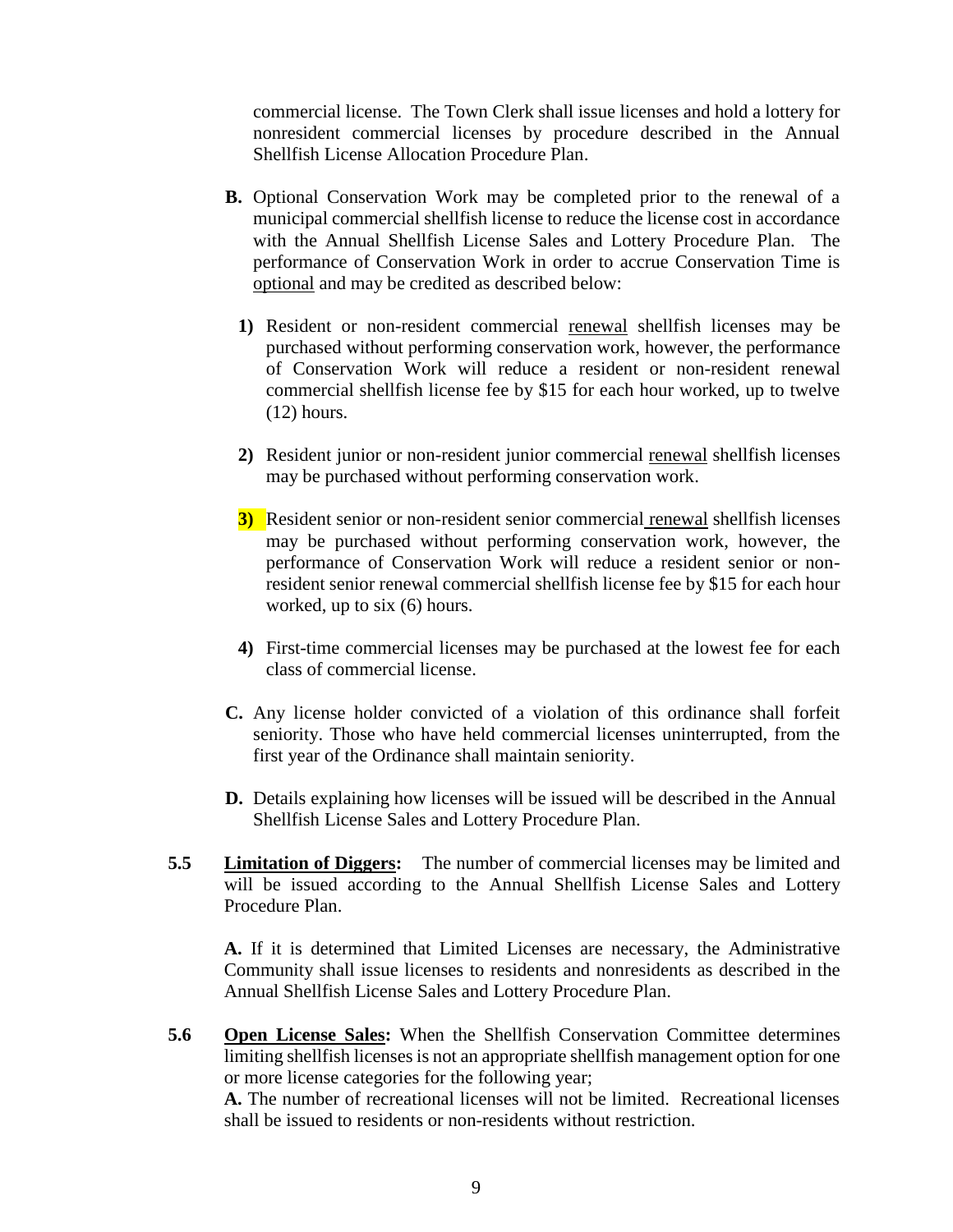- **5.7 License Expiration Date**: Each license issued under authority of this ordinance expires at midnight on June 30<sup>th</sup> of each year.
- **5.8 Fee Waivers:** Recreational shellfish license fees are not required for individuals 65 years or older and younger than age 13 at the time of license application*.*
- **6. Opening and Closing of Flats:** The Municipal Joint Board in conjunction with the Shellfish Conservation Committee, upon approval of the Commissioner of Marine Resources, may open and close areas for shellfish harvest. Upon concurrence of the Department of Marine Resources Area Biologist that the status of shellfish resource and other factors bearing on sound management indicate that an area should be opened or closed, the Shellfish Conservation Committee and Municipal Joint Board may call a public hearing, and shall send a copy of the notice to the Department of Marine Resources. The decision of the Municipal Joint Board and Shellfish Conservation Committee made after the hearing shall be based on findings of fact.
- **7. Minimum Legal Size of Soft Shell Clams:** It is unlawful for any person to possess soft shell clams within participating municipalities that are less than two (2) inches in the longest diameter except as provided by Subsection 7.2 of this section.

# **7.1 Definitions:**

- **A. Lot:** The word "lot" as used in this ordinance means the total number of soft shell clams in any bulk pile. Where soft shell clams are in a box, barrel, or other container, the contents of each box, barrel, or other container constitutes a separate lot.
- **B. Possess:** For the purpose of this section, "possess" means dig, take, harvest, ship, transport, hold, buy and sell retail and wholesale soft shell clam shell stock.
- **7.2 Tolerance:** Any person may possess soft shell clams that are less than two inches if they comprise less than 10% of any lot. The tolerance shall be determined by count of not less than one peck nor more than four pecks taken at random from various parts of the lot or by a count of the entire lot if it contains less than one peck.
- **7.3 Penalty:** Whoever violates any provision of this section shall be punished as provided by 12 M.R.S.A. Section 6681.
- **8. Penalty:** A person who violates this ordinance shall be punished as provided by 12 M.R.S.A. Section 6671 (10) (10-A) (10-B).
- **9. Effective Date:** This ordinance, which has been approved by the Commissioner of Marine Resources, shall become effective after its adoption by the member municipalities provided a certified copy of the ordinance is filed with the Commissioner within twenty (20) days of its adoption.
- **10. Severability:** If any section, subsection, sentence or part of this ordinance is for any reason held to be invalid or unconstitutional, such decisions shall not affect the validity of the remaining portions of this ordinance.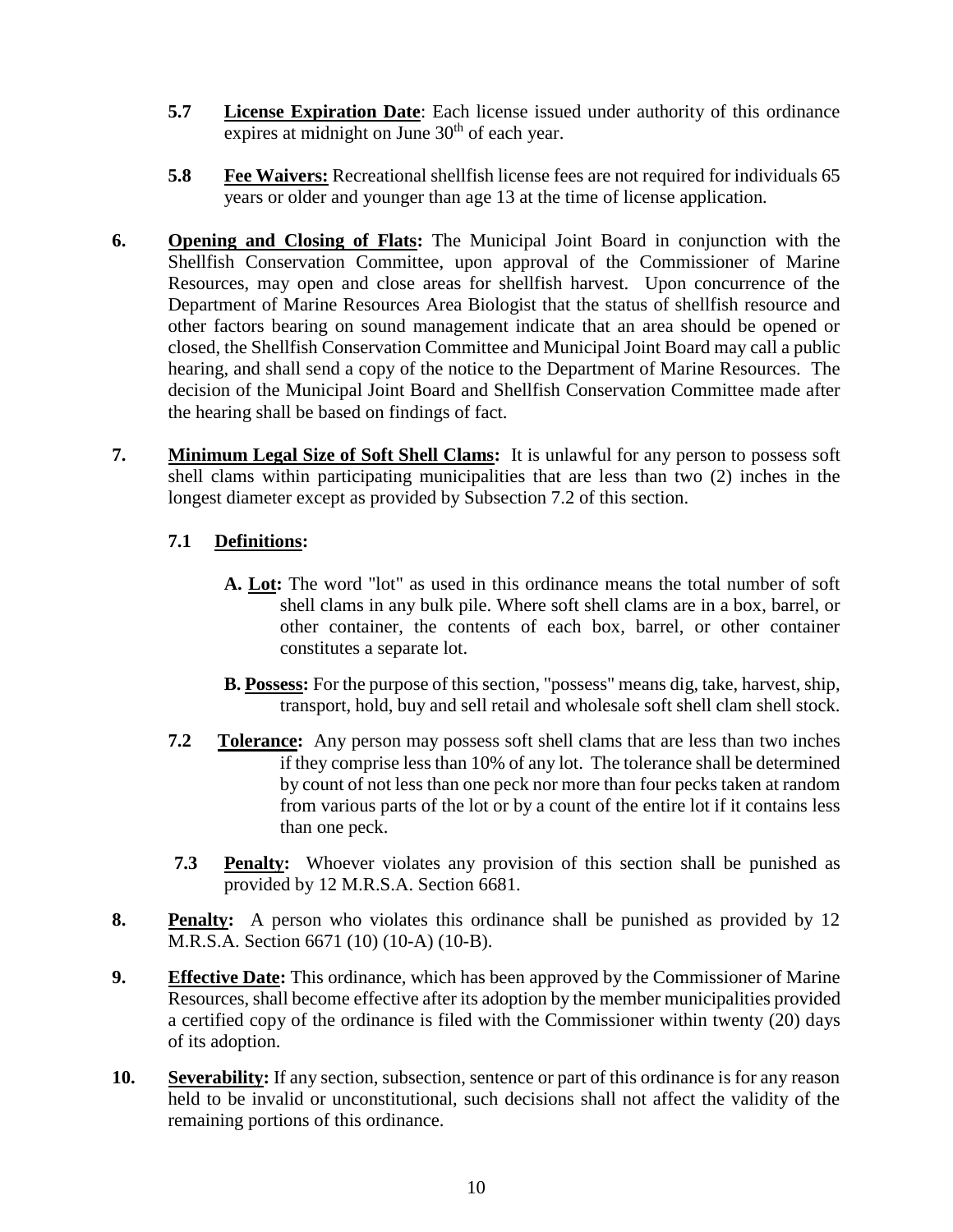- **11. Repeal:** Any ordinance regulating the harvesting or conservation of shellfish in the member communities and any provisions of any other town ordinance, which is inconsistent with this ordinance, is hereby repealed.
- **12. Use of Fees and Fines, Funding:** Fees for shellfish licenses shall be set forth in the Annual Shellfish Management plan and shall accompany the application for the respective license. Fees and fines received shall be used for costs incurred in the enforcement and management of this ordinance.
	- **12.1 Non-lapse Provision:** Monies in the Municipal Shellfish Account shall not lapse at the end of the year but shall be carried over to the next year in that account.
	- **12.2 Funding:** The Municipal Shellfish Program shall be self-supporting, to the extent possible. Funds for operating the Program may be generated by license fees, fines, and financial support from participating communities, fund-raising events, and charitable contributions.

# **13. VIOLATIONS, SUSPENSION OF LICENSES, AND FINES:**

Any person who violates this Ordinance shall be punished as provided by 12 M.R.S.A. Section 6671 and/or Section 6681. A violation of this Ordinance may result in a license suspension. A licensee whose shellfish license has been suspended pursuant to this Ordinance may request return of their license only after the suspension period has expired. A suspended license is not to be returned until the fine is paid in accordance with the court's decree. The suspension of a commercial license shall begin automatically, following conviction. Any licensee whose license has been suspended for a period of time greater than 30 days, pursuant to this Ordinance, shall be entitled to a hearing before the Municipal Joint Board upon the filing of a written request for a hearing with the Town Clerk of the Administrative Town within thirty (30) days of the effective date of the suspension.

**13-A. Costs and Attorney's Fees:** In addition to any penalty assessed for any violation of this ordinance, if the municipality is the prevailing party, the municipality shall be awarded reasonable attorney fees, expert witness fees and costs, unless the court finds that special circumstances make the award of these fees and costs unjust.

Classifications of violations are categorized as follows:

- **13.1** Stopping for inspection: A person shall produce their license on demand of any certified Municipal Shellfish Conservation Warden in uniform and having "probable cause" to take such action. It is unlawful for the operator of a motor vehicle, boat, vessel, or conveyance of any kind, or any person:
	- A. To deliberately fail or refuse to stop immediately upon request or signal of any Certified Municipal Shellfish Conservation Warden.
	- B. After the person has stopped, to fail to remain stopped until the said Warden has reached his/her immediate vicinity and makes known to the operator the reason for his/her request or signal.
		- C. To fail or refuse to stand by immediately for inspection on request of said Warden.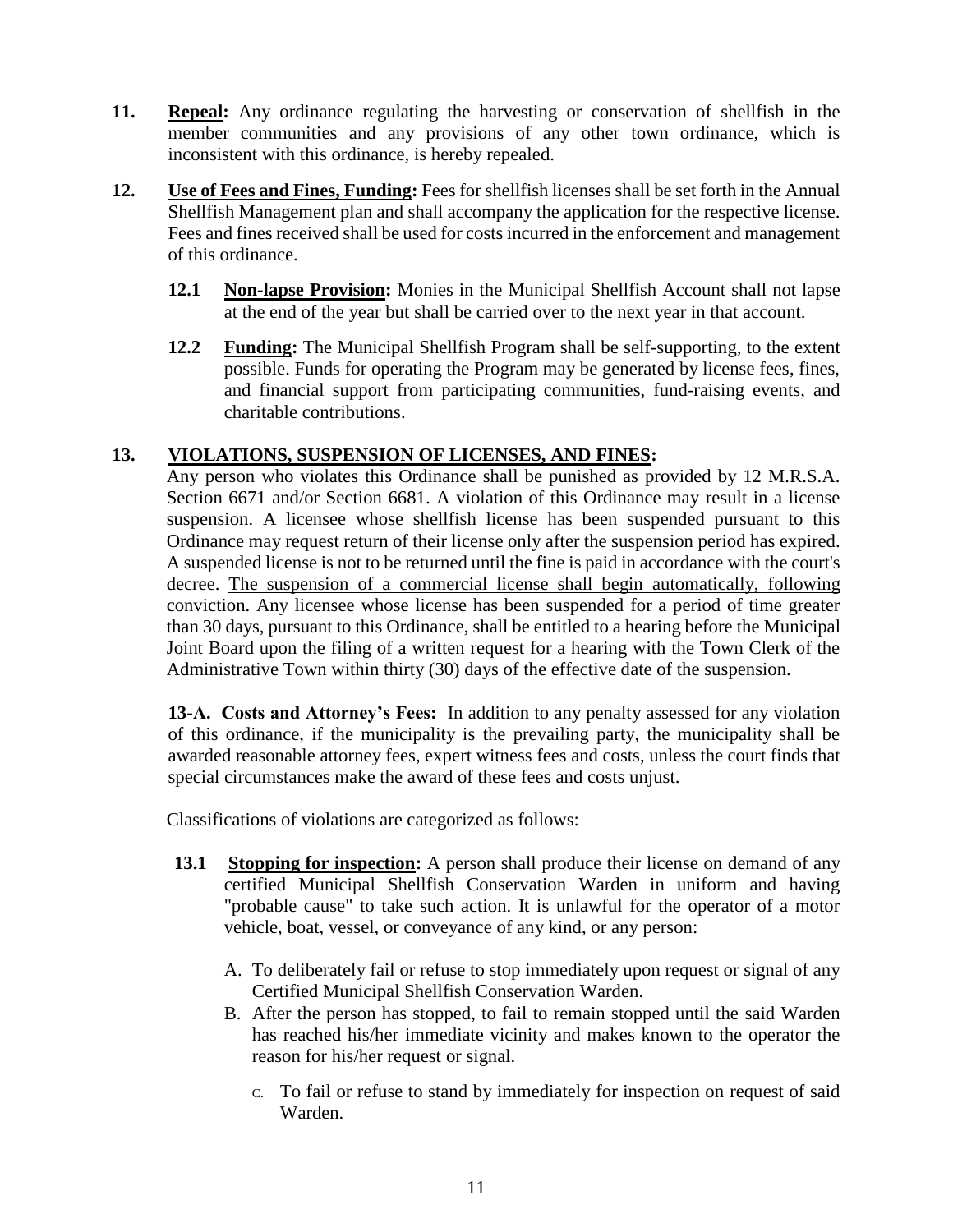- D. To throw or dump into any coastal waters or flats after having been requested or signaled to stop by a Certified Municipal Shellfish Conservation Warden any shellfish, or any pail, bag, hod or container before said Warden has inspected the same.
- E. To attempt to elude, disobey, or assault any Certified Municipal Shellfish Conservation Warden.

**Penalties:** Penalties shall be assessed in accordance with Maine Department of Marine Resources statutes and regulations.

**13.2 Harvesting Clams in any Closed Area:** It shall be unlawful for any person to harvest, take or possess shellfish from any areas closed by those 7 municipalities included in the Frenchman Bay Regional Shellfish Conservation Ordinance, namely the municipalities of Ellsworth, Lamoine, Trenton, Hancock, Franklin, Sullivan, and Sorrento, in accordance with DMR Regulation, Chapter 7. Harvesting shellfish in a closed area is a violation of the regional ordinance of these municipalities and is punishable under MRSA Title 12 §6671.

Boundaries of conservation closures are explicitly defined in the conservation closure application submitted on behalf of the seven (7) above-named municipalities to DMR and are part of the resulting permit issued by DMR. These permits are posted on the website of the City of Ellsworth, the administrative municipality for the seven (7) municipality regional ordinance, and also online at:

http://www.maine.gov/dmr/shellfish-sanitationmanagement/programs/municipal/ordinances/towninfo.html

- Penalties: Penalties shall be assessed in accordance with Maine Department of Marine Resources statutes and regulations.
- **13.3 Minimum Legal Size of Shellfish:** It is unlawful for any person to violate minimum shellfish size regulation set forth in this Ordinance:

**Penalties:** Penalties shall be assessed in accordance with Maine Department of Marine Resources statutes and regulations.

**13.4 Harvesting without a license:** It is unlawful to harvest shellfish without a license.

**Penalties:** Penalties shall be assessed in accordance with Maine Department of Marine Resources statutes and regulations.

**13.5 Tagging:** The holder of a commercial shellfish license shall identify shellstock the license holder has taken by means of a harvester tag. The tag shall be in accordance with Maine Department of Marine Resources (DMR) rules.

**Penalties:** Penalties shall be assessed in accordance with Maine Department of Marine Resources statutes and regulations.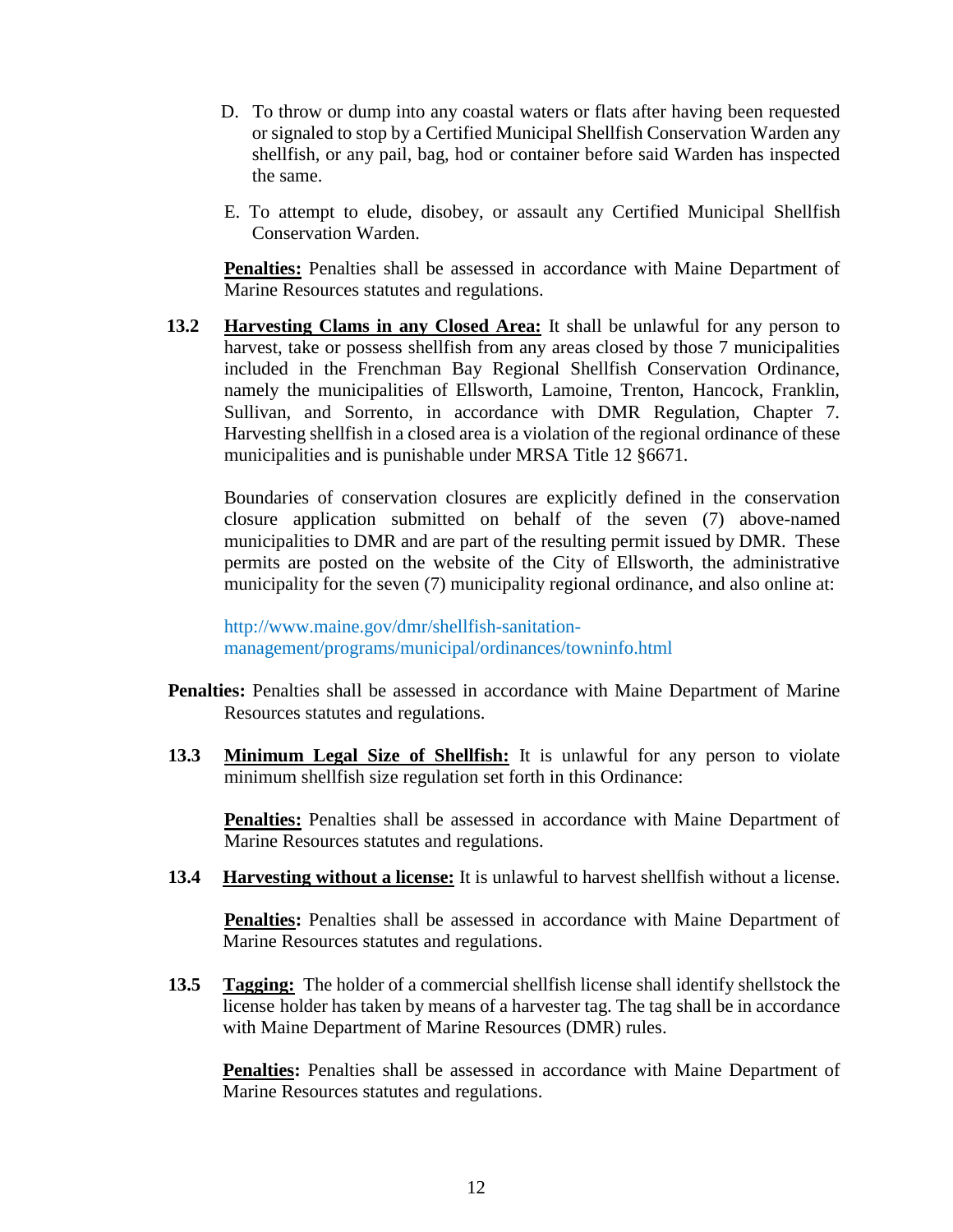**13.6 Suspension:** A person licensed under this ordinance who has had their State of Maine Commercial Shellfish License suspended shall forfeit their Frenchman Bay Regional Shellfish Conservation Ordinance license (Regional License) for the duration of the State of Maine Commercial Shellfish License suspension. Such a person in possession of shellfish must carry a receipt of purchase for said shellfish. Any shellfish licensee having three convictions for a violation of this ordinance within a three year period shall have their shellfish license suspended for a period of thirty (30) days.

#### **13.7 (Intentionally left blank.)**

#### **13.8 (Intentionally left blank.)**

**14. ENFORCEMENT:** This ordinance shall be enforced by the certified Municipal Shellfish Conservation Warden or any Municipal Shellfish Conservation Warden appointed by the Municipal Joint Board who, within one year of appointment, must be certified by the Commissioner of the Maine DMR. An enforcement action shall be filed in the name of the municipality where the violation was alleged to have occurred.

# **15. AMENDMENTS**

**15.1 Initiation:** A proposal for an amendment to this Ordinance may be initiated by the following:

**A.** A written petition submitted with the number of voters in the participating municipalities equal to at least ten percent of the voters in the last gubernatorial election;

**B.** A recommendation of the Regional Shellfish Conservation Committee; or

C. A recommendation of the Municipal Joint Board.

# **15.2 Procedure:**

**A.** Any proposal for an amendment shall be made to the Municipal Joint Board, in writing, stating the specific changes requested. All such proposals shall be transmitted to the Regional Shellfish Conservation Committee for their review and recommendation**.**

**B.** Within thirty (30) days of receiving a properly initiated amendment, the Municipal Joint Board shall hold a public hearing on the proposal. Notice of the hearing shall be posted and advertised in a newspaper of general circulation within the participating communities at least seven (7) days prior to the hearing. The notice shall contain the time, date and place of the hearing and sufficient detail about the proposed changes as to give adequate notice of their content. If the proposed changes are extensive, a brief summary of the changes, together with an indication that a full text is available at the municipal Clerk's office shall be adequate notice.